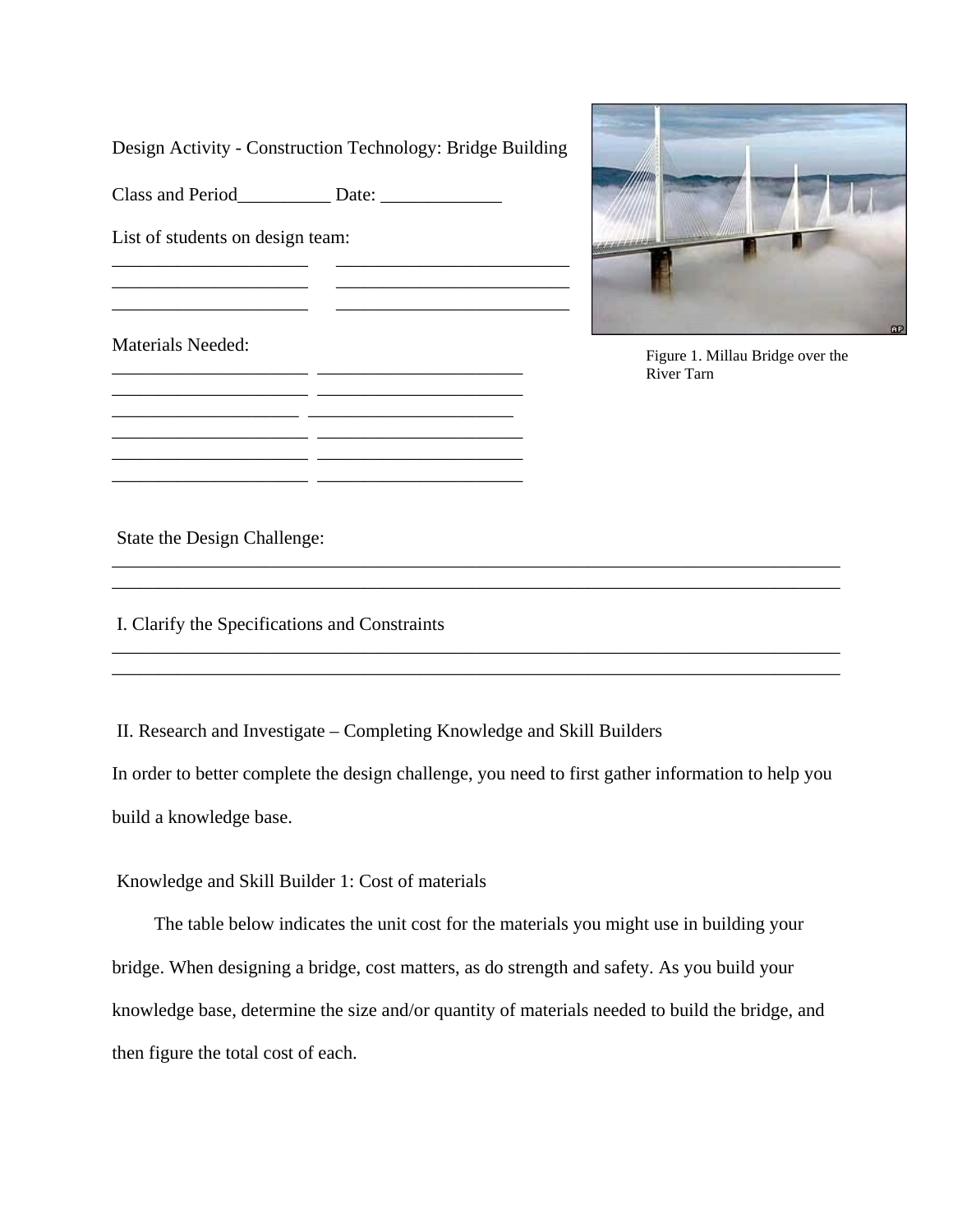| <b>Material</b>        | <b>Size and/or Quantity</b>                             | <b>Unit Cost</b> | <b>Total Cost</b> |
|------------------------|---------------------------------------------------------|------------------|-------------------|
| Oak tag                |                                                         | $$0.01$ /sq.ft   |                   |
| <b>Brass fasteners</b> |                                                         | \$0.02 each      |                   |
| Drywall screws         |                                                         | \$0.02 each      |                   |
| White glue             |                                                         | $$0.10$ /oz.     |                   |
| Wood glue              |                                                         | $$0.30$ /oz.     |                   |
| <b>String</b>          |                                                         | \$0.01/ft        |                   |
| Craft sticks           | $1/8$ " x 2" x 24"                                      | \$2.00 each      |                   |
| (basswood)             |                                                         |                  |                   |
| Popsicle sticks        |                                                         | \$0.02 each      |                   |
| Wood sticks            | $1/8$ " x $1/8$ " x $24$ "                              | \$0.30 each      |                   |
|                        | $\frac{1}{4}$ , x $\frac{1}{4}$ , x 24,                 | \$0.70 each      |                   |
|                        | $\frac{1}{2}$ " x $\frac{1}{2}$ " x / 24"               | \$2.00 each      |                   |
|                        | $1''$ x $1''$ x $12''$                                  | \$1.20 each      |                   |
|                        | $1 \text{ cm} \times 1 \text{ cm} \times 40 \text{ cm}$ | \$0.20 each      |                   |
| Wood dowels            | $1/8$ " x 36"                                           | \$0.30 each      |                   |
|                        | $\frac{1}{4}$ " x 36"                                   | \$0.60 each      |                   |

Knowledge and Skill Builder 2: Beam Bridges

While you are hiking, you come upon a tree that has fallen across a stream, and you walk across the tree to cross the stream. This is an example of a **beam bridge** where piers on both ends support the beam.

1. Let's build beam bridges from oak tag and see how they can be made stronger. For your beam bridge, take two wooden blocks or bricks and stand them on end 12" apart. Take a piece of oak tag measuring 4 ½" x 16" and fold it in half, lengthwise. Lay it across the bricks. Now add weight to the bridge and measure the deflection for each increment of weight. Keep adding weight until the bridge buckles. See how much weight your bridge will hold before failing.

| <b>Weight (ounces or grams)</b> | <b>Deflection (bending) in inches</b> |
|---------------------------------|---------------------------------------|
|                                 |                                       |
|                                 |                                       |
|                                 |                                       |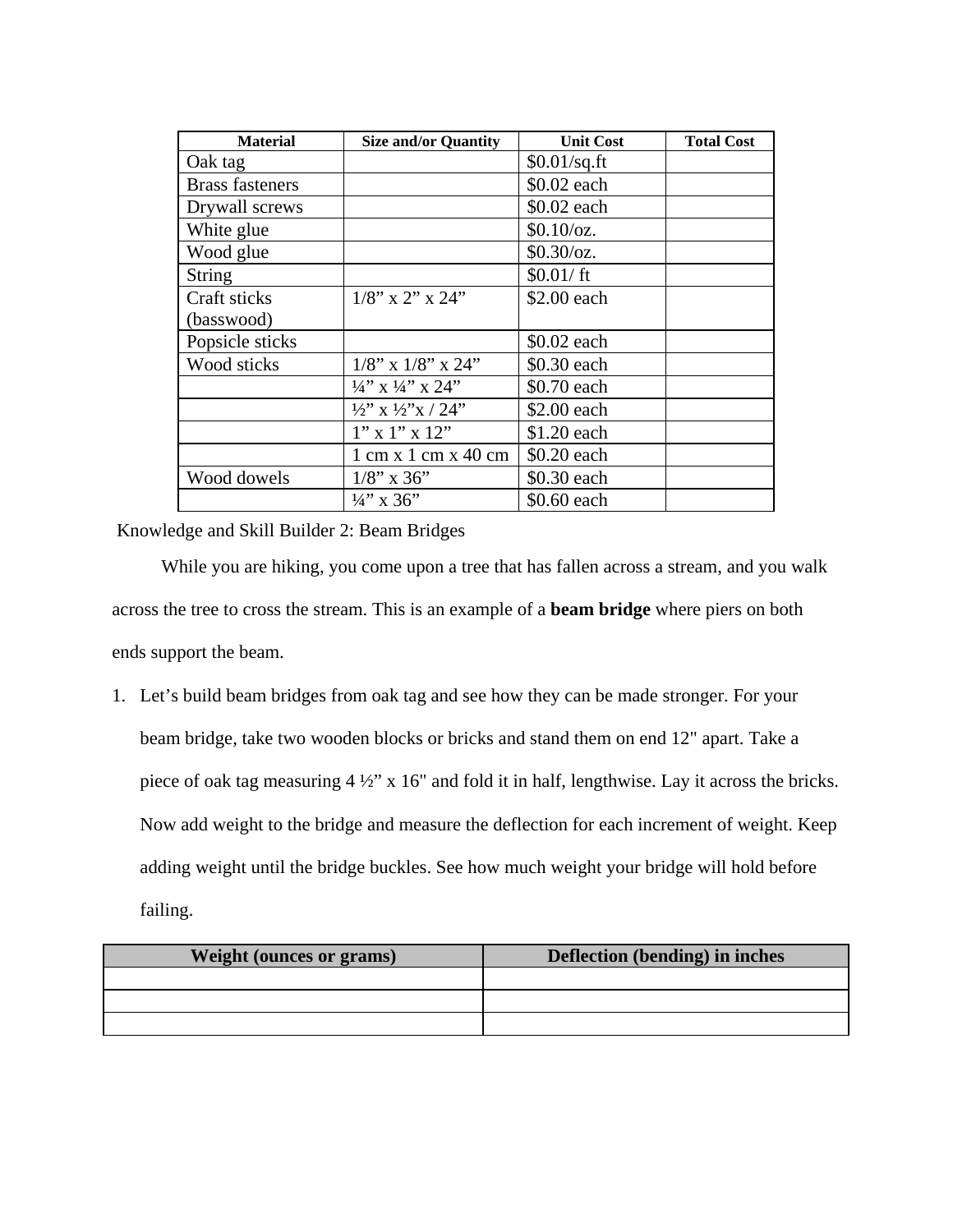- 2. Determine the cost of this bridge based on the materials table. The cost is
- 3. Now figure out how cost effective the bridge is. The cost effectiveness is determined by how much weight the bridge will hold for a certain cost. We call that relationship the **figure of merit.** For example, if a model oak tag bridge holds 100 grams and costs 10 cents, the figure of merit is 100 grams/10 cents, or **10**. If the bridge could hold 200 grams for the same cost, the figure of merit is **20**. The figure of merit is a **ratio** between weight and cost. Calculate the figure of merit for your simple beam bridge.

| <b>Cost of Materials</b> | <b>Maximum Weight</b> | <b>Figure of Merit (Cost/Weight)</b> |
|--------------------------|-----------------------|--------------------------------------|
|                          |                       |                                      |

- 4. What do you conclude from the investigation of your simple beam bridge?
- 5. Do some research and find the figure of merit of a real bridge. How does it compare to your bridge?

\_\_\_\_\_\_\_\_\_\_\_\_\_\_\_\_\_\_\_\_\_\_\_\_\_\_\_\_\_\_\_\_\_\_\_\_\_\_\_\_\_\_\_\_\_\_\_\_\_\_\_\_\_\_\_\_\_\_\_\_\_\_\_\_\_\_\_\_\_\_\_\_ \_\_\_\_\_\_\_\_\_\_\_\_\_\_\_\_\_\_\_\_\_\_\_\_\_\_\_\_\_\_\_\_\_\_\_\_\_\_\_\_\_\_\_\_\_\_\_\_\_\_\_\_\_\_\_\_\_\_\_\_\_\_\_\_\_\_\_\_\_\_\_\_

Why is there a difference? \_\_\_\_\_\_\_\_\_\_\_\_\_\_\_\_\_\_\_\_\_\_\_\_\_\_\_\_\_\_\_\_\_\_\_\_\_\_\_\_\_\_\_\_\_\_\_\_\_\_\_\_

6. Making the Beam Bridge Stronger

Now, investigate how to make the bridge stronger. Take three pieces of oak tag measuring 4 ½" x 16". Fold one piece into triangular ridges measuring ¾" (like a fan, as shown in the illustration) so that the total width of the ridged section is  $4\frac{1}{2}$ . Then glue the other two flat pieces of oak tag to it on the top and on the bottom. **NOTE:** Before you fold the triangles, let's figure out how much oak tag we need to make a 4 ½" folded section.

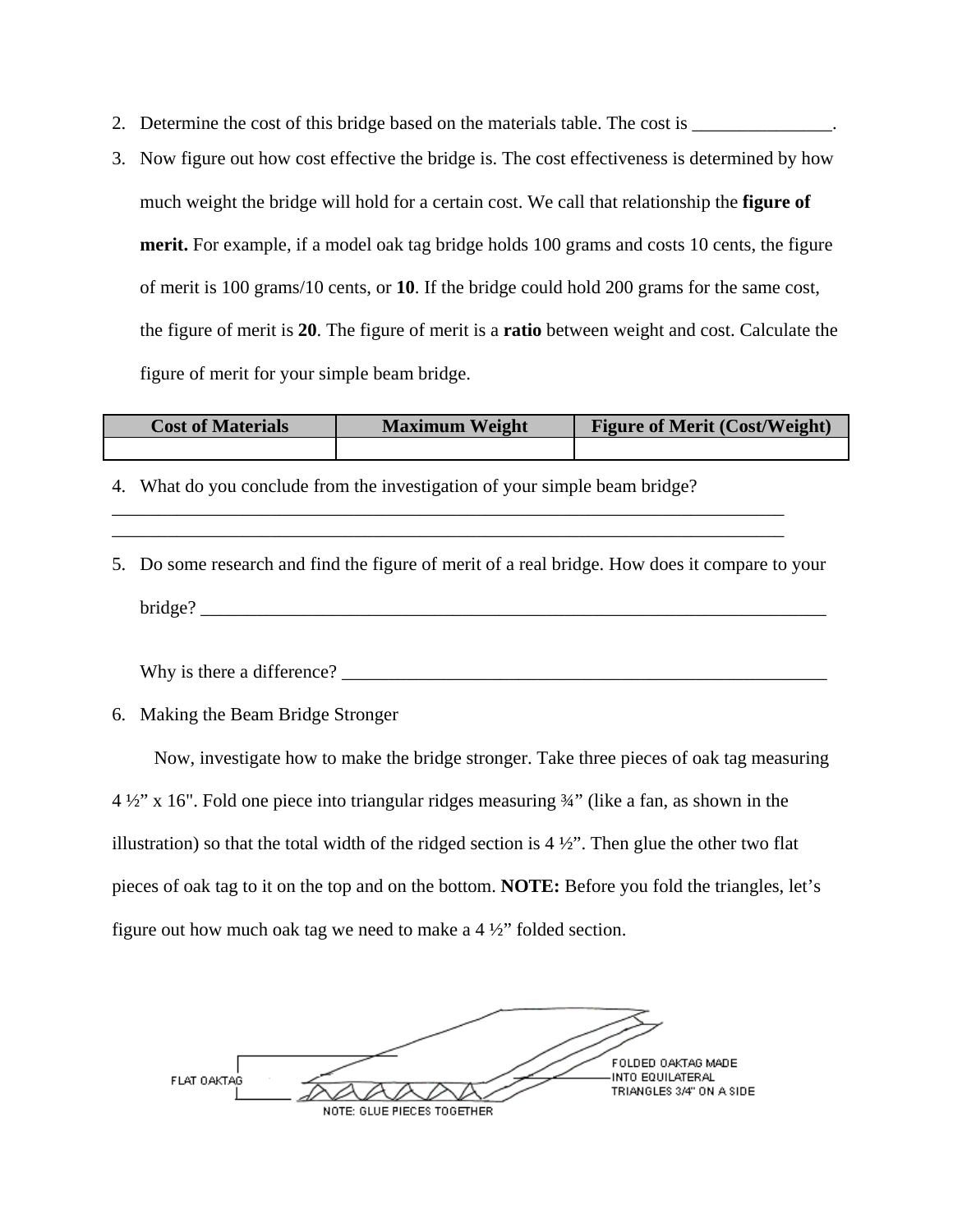Remember, the folds form two sides of an equilateral triangle with each side measuring 34". Since the triangle is equilateral, the base width will also be  $\frac{3}{4}$ . If the total width is  $4\frac{1}{2}$  you will need six triangles to fill the space  $(6 \times 34^{\prime\prime} = 4 \frac{1}{2})^{\prime\prime}$ .

Since you need six triangles, and each triangle will be made from two folds measuring  $\frac{3}{4}$ " each, you will need 6 x 2 x  $\frac{3}{4}$ " or 9 inches of oak tag to make the 4  $\frac{1}{2}$ " folded section. The length of the folded section requires paper that equals twice its length  $(2 \times 4 \frac{1}{2})$ .

So: how much paper would you need to make a 9 inch folded section using  $\frac{3}{4}$ " folds? \_\_\_\_\_\_? How about to make a 12 inch folded section \_\_\_\_\_\_\_\_\_?

*7.* Here is a table that shows how the number of triangles and the number of folds determines the length of the paper needed. The table is started for you. *Please fill in all the blanks.* 

| Number of<br>Triangles | Length of Each Fold<br>(each leg of the triangle) | Length of the<br><b>Folded Section</b> | Number of Folds | Length of<br>Paper |
|------------------------|---------------------------------------------------|----------------------------------------|-----------------|--------------------|
|                        |                                                   |                                        |                 | Needed             |
| 1                      | $3/4$ "                                           | $3/4$ "                                | $\overline{2}$  | $1\frac{1}{2}$     |
| $\overline{2}$         | $3/4$ "                                           | $1\frac{1}{2}$                         | $\overline{4}$  | $3$ "              |
| 3                      | $3/4$ "                                           |                                        | 6               |                    |
| $\overline{4}$         | $3/4$ "                                           |                                        | 8               |                    |
| 5                      | $3/4$ "                                           |                                        |                 |                    |
| 6                      | $3/4$ "                                           | $4\frac{1}{2}$                         | 12              | 9"                 |
| 7                      | $3/4$ "                                           |                                        |                 |                    |
| 8                      | $3/4$ "                                           |                                        | 16              | 12"                |

8. Can you figure out a *mathematical formula* to figure out the length of the paper you'd need for any folded section length? The formula would be: Paper length needed = \_\_\_\_\_\_\_\_\_\_\_\_\_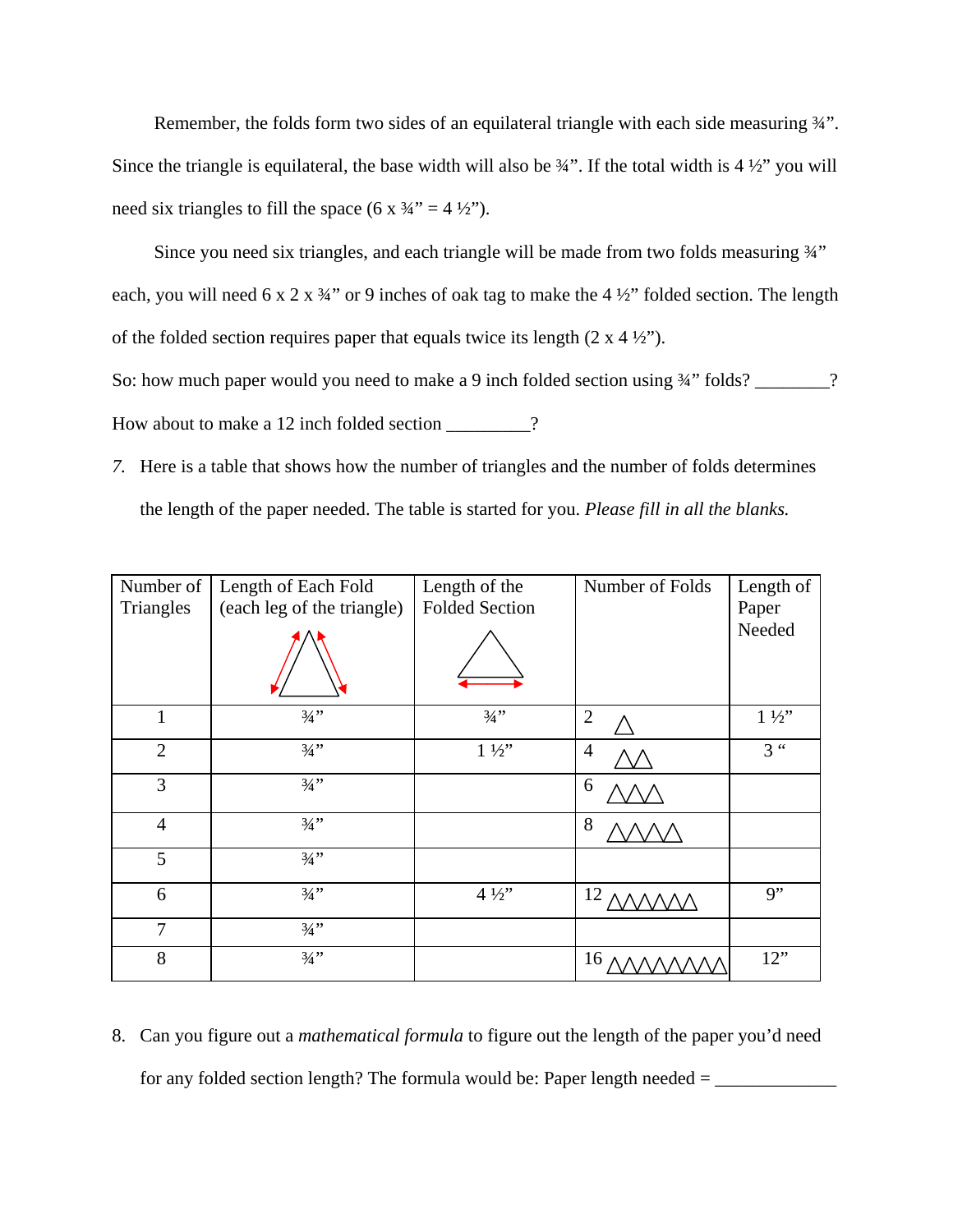*In designing and building bridges, engineers apply mathematical formulas. If they apply the formulas correctly, the bridge will stand up under load.*

9. Would your formula change if the triangle folds are a different length than  $\frac{3}{4}$ "? Yes\_ No\_

\_\_\_\_\_\_\_\_\_\_\_\_\_\_\_\_\_\_\_\_\_\_\_\_\_\_\_\_\_\_\_\_\_\_\_\_\_\_\_\_\_\_\_\_\_\_\_\_\_\_\_\_\_\_\_\_\_\_\_\_\_\_\_\_\_\_\_\_\_\_\_\_\_\_\_.

Explain your answer.

10. Now construct the bridge. Perform the same experiment as before to test its strength.

| <b>Weight (ounces or grams)</b> | <b>Deflection</b> (bending) in inches |
|---------------------------------|---------------------------------------|
|                                 |                                       |
|                                 |                                       |
|                                 |                                       |

11. Determine the cost of this bridge based on the materials table. The cost is \_\_\_\_\_\_\_\_\_\_\_\_\_.

Now determine the figure of merit for your improved beam bridge.

| <b>Cost of Materials</b> | <b>Maximum Weight</b> | <b>Figure of Merit (Cost/Weight)</b> |
|--------------------------|-----------------------|--------------------------------------|
|                          |                       |                                      |

12. What do you conclude from this investigation of the two beam bridges?

13. For a given span, increase the depth of a beam of given shape and see what happens to the

\_\_\_\_\_\_\_\_\_\_\_\_\_\_\_\_\_\_\_\_\_\_\_\_\_\_\_\_\_\_\_\_\_\_\_\_\_\_\_\_\_\_\_\_\_\_\_\_\_\_\_\_\_\_\_\_\_\_\_\_\_\_\_\_\_\_\_\_\_\_\_\_ \_\_\_\_\_\_\_\_\_\_\_\_\_\_\_\_\_\_\_\_\_\_\_\_\_\_\_\_\_\_\_\_\_\_\_\_\_\_\_\_\_\_\_\_\_\_\_\_\_\_\_\_\_\_\_\_\_\_\_\_\_\_\_\_\_\_\_\_\_\_\_\_

deflection and strength. What is your prediction, and what actually happens?

My prediction is that: \_\_\_\_\_\_\_\_\_\_\_\_\_\_\_\_\_\_\_\_\_\_\_\_\_\_\_\_\_\_\_\_\_\_\_\_\_\_\_\_\_\_\_\_\_\_\_\_\_\_\_\_\_\_\_\_\_\_\_\_\_\_\_\_\_\_\_\_\_\_\_\_\_\_\_

\_\_\_\_\_\_\_\_\_\_\_\_\_\_\_\_\_\_\_\_\_\_\_\_\_\_\_\_\_\_\_\_\_\_\_\_\_\_\_\_\_\_\_\_\_\_\_\_\_\_\_\_\_\_\_\_\_\_\_\_\_\_\_\_\_\_\_\_\_\_\_\_\_\_\_\_\_

What actually happened is that: \_\_\_\_\_\_\_\_\_\_\_\_\_\_\_\_\_\_\_\_\_\_\_\_\_\_\_\_\_\_\_\_\_\_\_\_\_\_\_\_\_\_\_\_\_\_\_\_\_\_\_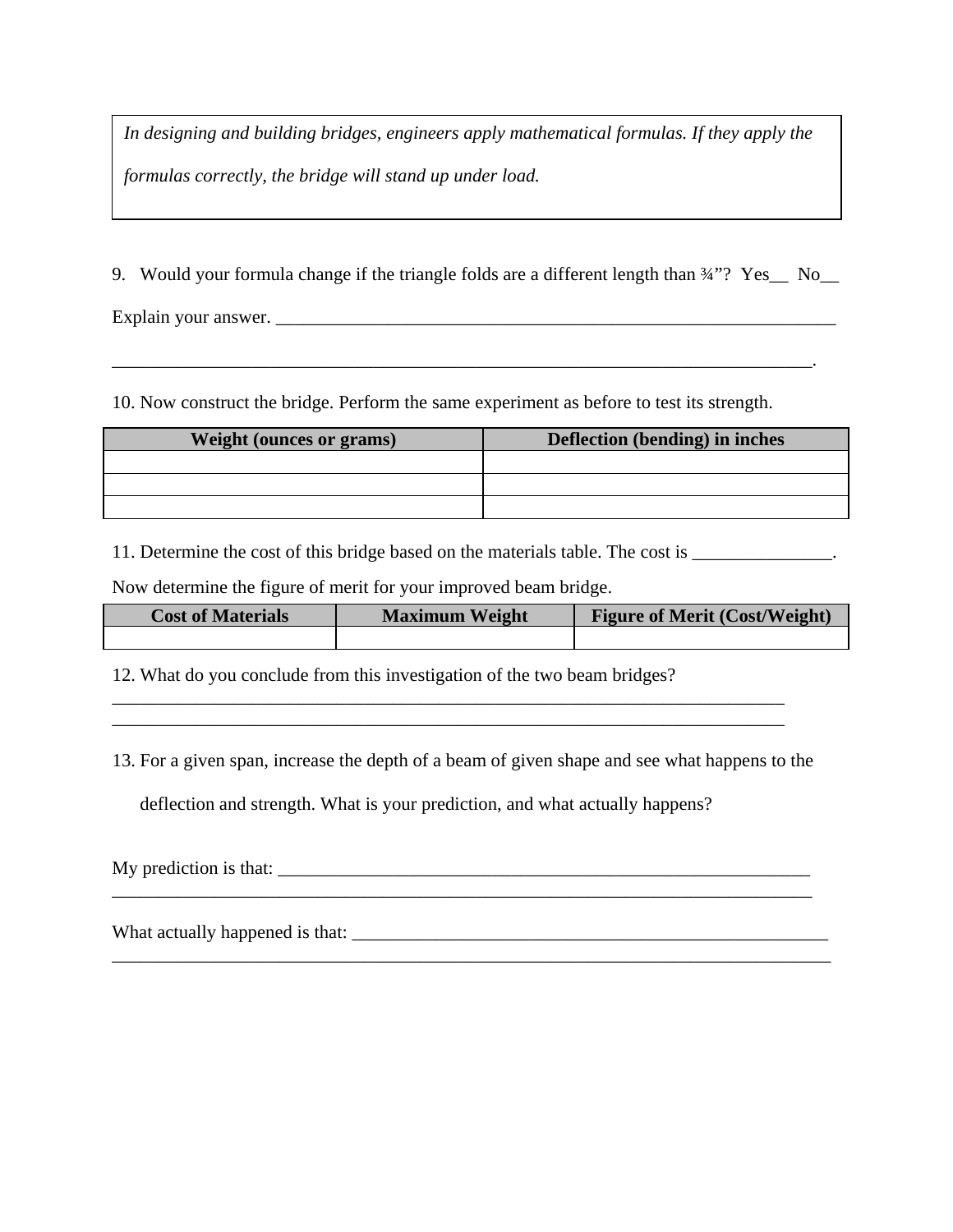Knowledge and Skill Builder 3: Arch Bridges

We tend to think of an **arch** as curved, but it does not have to be. The simplest arch is two pieces of solid material joined together in the middle, like a nutcracker or a pair of pliers.

1. Connect two Popsicle sticks and hang a weight from the middle, as shown in the illustration below.



Figure 3. Popsicle Sticks. Please redraw. Caption: Notice that the weight *compresses*, or pushes *down and out* on the handles.

Bridges may be supported using simple arches, such as shown in the illustration below.



Figure 4. Arch bridge. Please redraw.

2. Now create an oak tag beam with a folded section between the top and bottom (as in Knowledge and Skill Builder 1), and support it between the jaws of a vise, two brick or blocks of wood. Now, create a simple arch support for the bridge using wooden centimeter sticks to support the middle, anchoring them to the brick or wood sidewall. See Figure 5.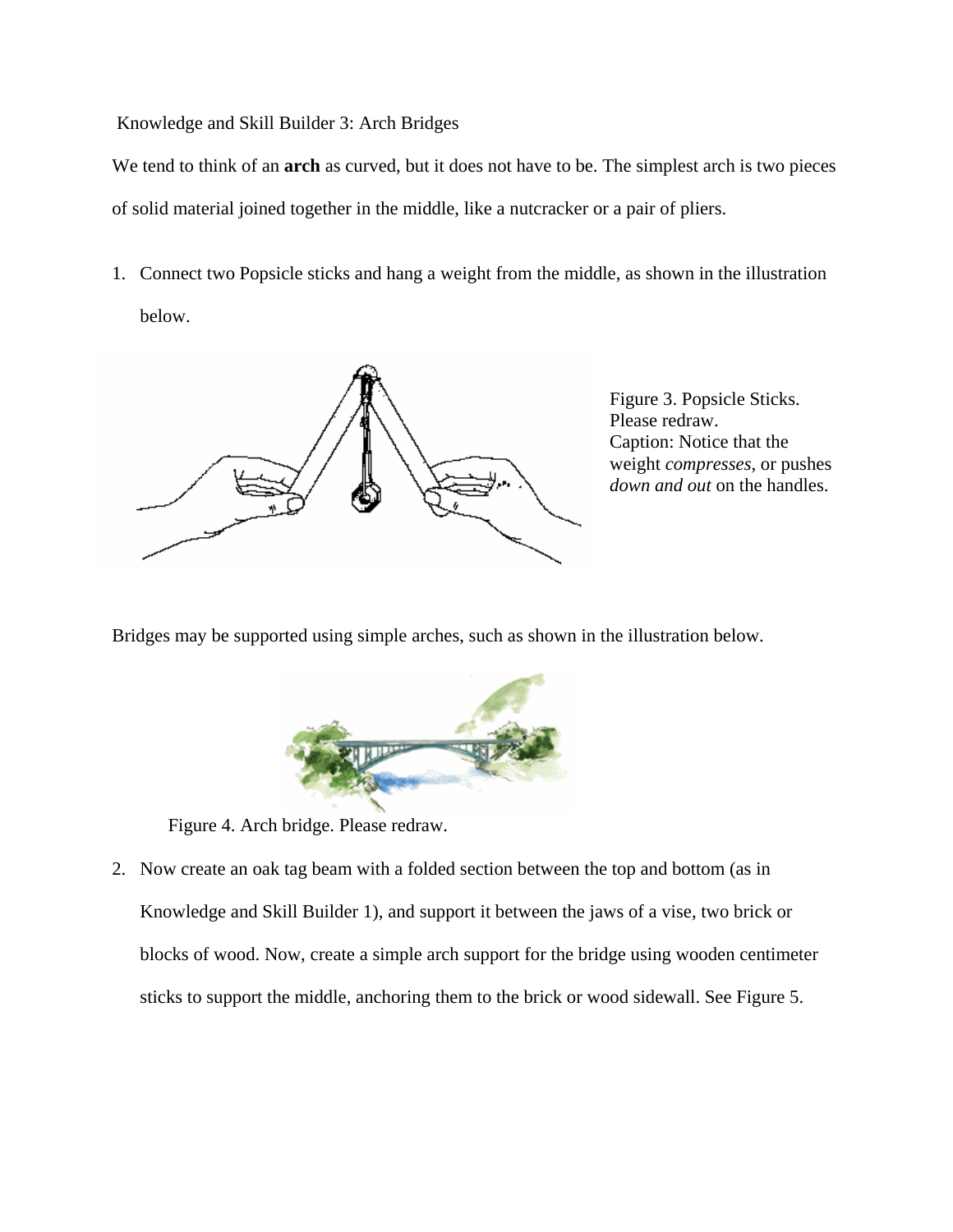

Figure 5. Model arch bridge. Caption: This model bridge is supported at each end and in the center. The center support is a simple arch.

3. Perform the same experiment as before to test its strength.

| <b>Weight (ounces or grams)</b> | <b>Deflection (bending) in inches</b> |
|---------------------------------|---------------------------------------|
|                                 |                                       |
|                                 |                                       |
|                                 |                                       |

- 4. Determine the cost of this bridge based on the materials table. The cost is \_\_\_\_\_\_\_\_\_\_\_\_\_\_.
- 5. Now determine the figure of merit for the arch bridge.

| <b>Cost of Materials</b> | <b>Maximum Weight</b> | <b>Figure of Merit (Cost/Weight)</b> |
|--------------------------|-----------------------|--------------------------------------|
|                          |                       |                                      |

\_\_\_\_\_\_\_\_\_\_\_\_\_\_\_\_\_\_\_\_\_\_\_\_\_\_\_\_\_\_\_\_\_\_\_\_\_\_\_\_\_\_\_\_\_\_\_\_\_\_\_\_\_\_\_\_\_\_\_\_\_\_\_\_\_\_\_\_\_\_\_\_

\_\_\_\_\_\_\_\_\_\_\_\_\_\_\_\_\_\_\_\_\_\_\_\_\_\_\_\_\_\_\_\_\_\_\_\_\_\_\_\_\_\_\_\_\_\_\_\_\_\_\_\_\_\_\_\_\_\_\_\_\_\_\_\_\_\_\_\_\_\_\_\_

\_\_\_\_\_\_\_\_\_\_\_\_\_\_\_\_\_\_\_\_\_\_\_\_\_\_\_\_\_\_\_\_\_\_\_\_\_\_\_\_\_\_\_\_\_\_\_\_\_\_\_\_\_\_\_\_\_\_\_\_\_\_\_\_\_\_\_\_\_\_\_\_

6. What do you conclude from this investigation of this bridge?

Figure 6. Covington Ohio stone arch bridge. Caption: Modern arches used for bridges are commonly constructed using either steel or steel-reinforced concrete. Some much older arch structures used stone or bricks as the construction material. When these masonry arches are properly shaped (not all arches are



semicircles), large compression forces (which exist in all arches) squeeze the stone or bricks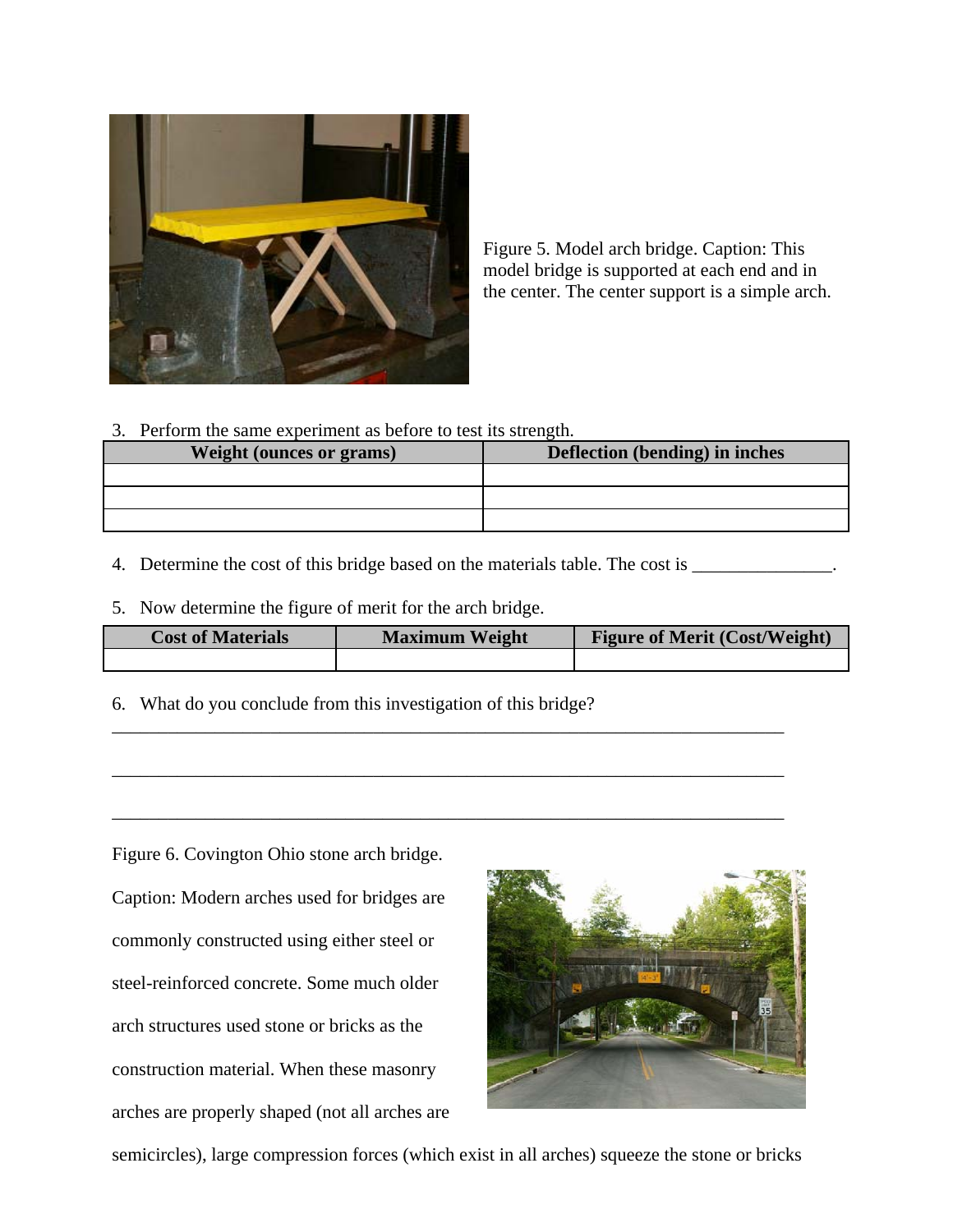together, making the arch strong. All bridge arches have side thrusts at the supports. In the photo, the thrusts are resisted by the stone abutments.



Knowledge and Skill Builder 4: Suspension Bridges



1. Suspension bridges are supported by steel cables, which may extend more than 5,000 feet between their supports. The longest bridges in the world are suspension bridges. Let's begin by exploring how a cable supports weight. For our model, the steel cable will be replaced by a piece of string. Take a

piece of string measuring about 2' long and tie a knot in the middle, attaching to it a paper clip connected to a metal nut. See Figure 7.

Half of the weight is supported by your left hand, half by your right hand. The string is in *tension* (you can feel it pulling on your hands). Now, try to straighten the string. Does it require more effort? Yes\_\_\_\_ No\_\_\_\_. Does the tension in the string increase? Yes\_\_\_\_ No\_\_\_\_. Explain why? \_\_\_\_\_\_\_\_\_\_\_\_\_\_\_\_\_\_\_\_\_\_\_\_\_\_\_\_\_\_\_\_\_\_\_\_\_\_\_\_\_\_\_\_\_\_\_\_\_\_\_\_\_\_\_\_\_\_\_\_\_\_\_\_\_

2. Now add more weights to the string at equal distances from the center. If you add six more weights, the string will resemble the illustration in Figure 8.

\_\_\_\_\_\_\_\_\_\_\_\_\_\_\_\_\_\_\_\_\_\_\_\_\_\_\_\_\_\_\_\_\_\_\_\_\_\_\_\_\_\_\_\_\_\_\_\_\_\_\_\_\_\_\_\_\_\_\_\_\_\_\_\_\_\_\_\_\_\_\_\_\_\_\_\_\_

 **Simplified model of a suspension bridge.**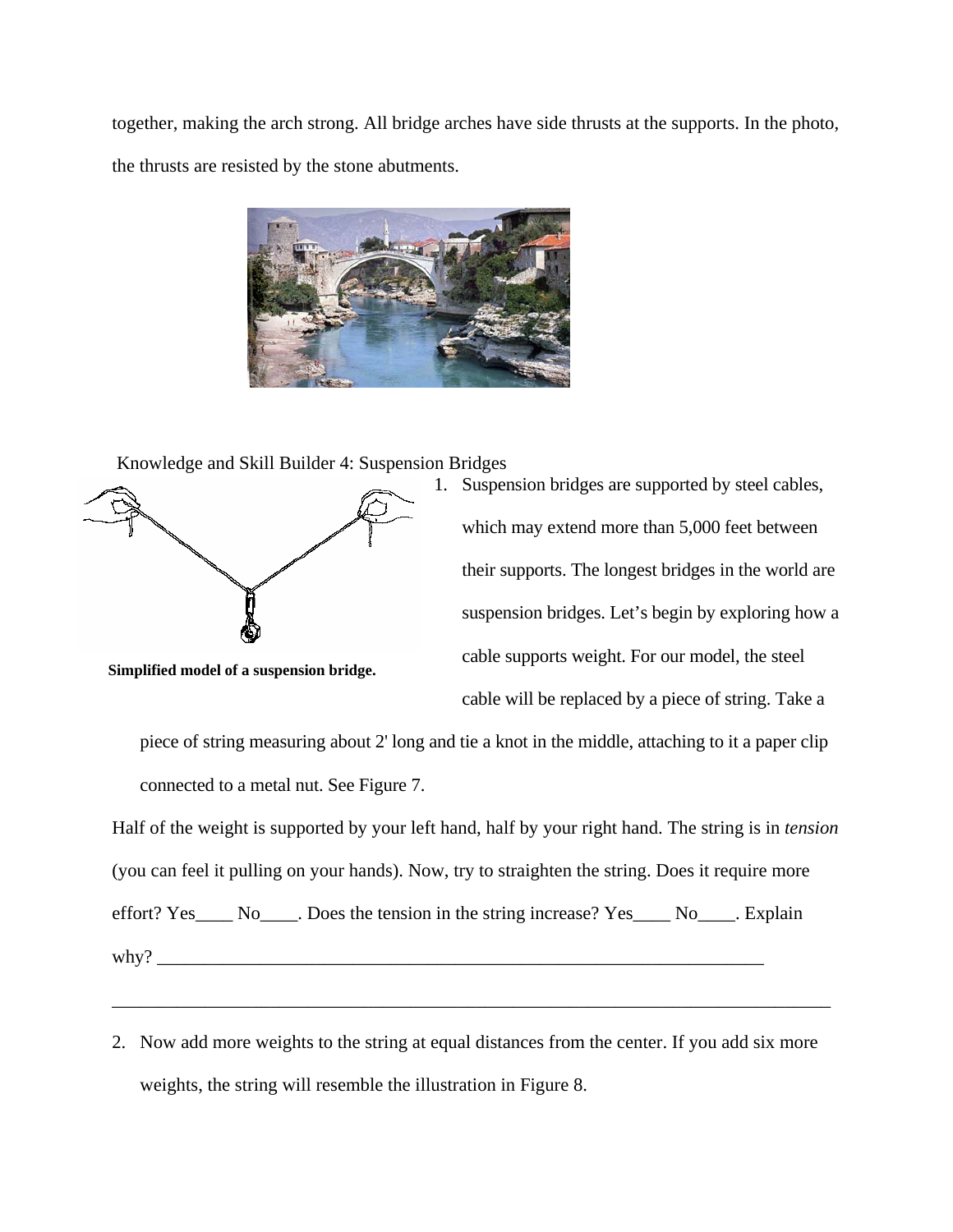

In the illustration, the hands represent the towers and the load is *suspended* from the string. Just as you supported your weights with a string, engineers use cables to support a roadway made from steel and concrete.

**Figure 8. The load is suspended from the string**



 **Diagram of a suspension bridge.** 



 **Diagram of a cable-stayed bridge.** 

This is a diagram of a suspension bridge. In a suspension bridge, the deck hangs from the suspending cables that are strung along the entire length of the bridge and the load is transmitted to the towers and to the anchorages at the ends. A variation of the suspension bridge is called a **cable-stayed**  bridge. Like a suspension bridge, the cable-stayed bridge has two towers and a suspended deck; but

the deck of the cable-stayed bridge is in compression as it is pulled towards the towers. In cablestayed bridges the cables are strung from the towers: The towers bear the load. Suspension bridges can span over 3000 feet. Cable stayed bridges are used for spans between 350 and 1500 feet. In both diagrams, the towers are in compression and the cables are in tension.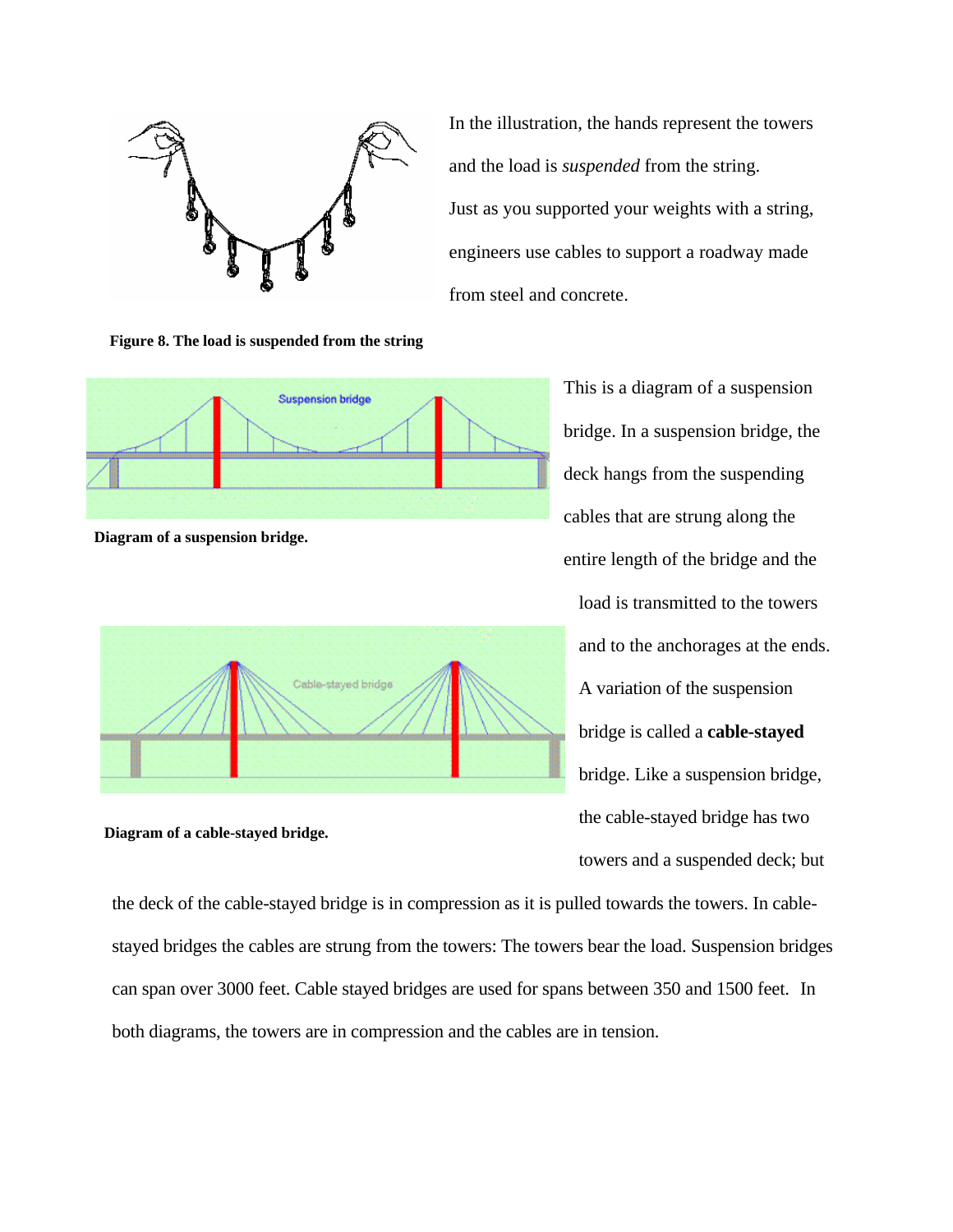Figure 11 is of a cable-stayed bridge over the River Tarn, in southern France. Each of its sections spans 350 meters and its columns range in height from 75 meters to 235 meters higher than the Eiffel Tower - with the masts rising a further 90 meters above the road deck.



**Cable-stayed bridge over the River Tarn.** 



3. *Now for some fun.* Create a simple cable-stayed bridge by using string and wooden strips provided by your instructor to construct the cables, and the towers. You can clamp the bottoms of the towers into vises on either end of a bench.

**Figure 11. Simple cable-stayed bridge. Obtain photo from M. Hacker**

Make the roadbed from the same

oak tag beam with a folded section between the top and bottom as you have used in the previous KSBs. Draw a sketch in the space below to illustrate your cable-stayed bridge.

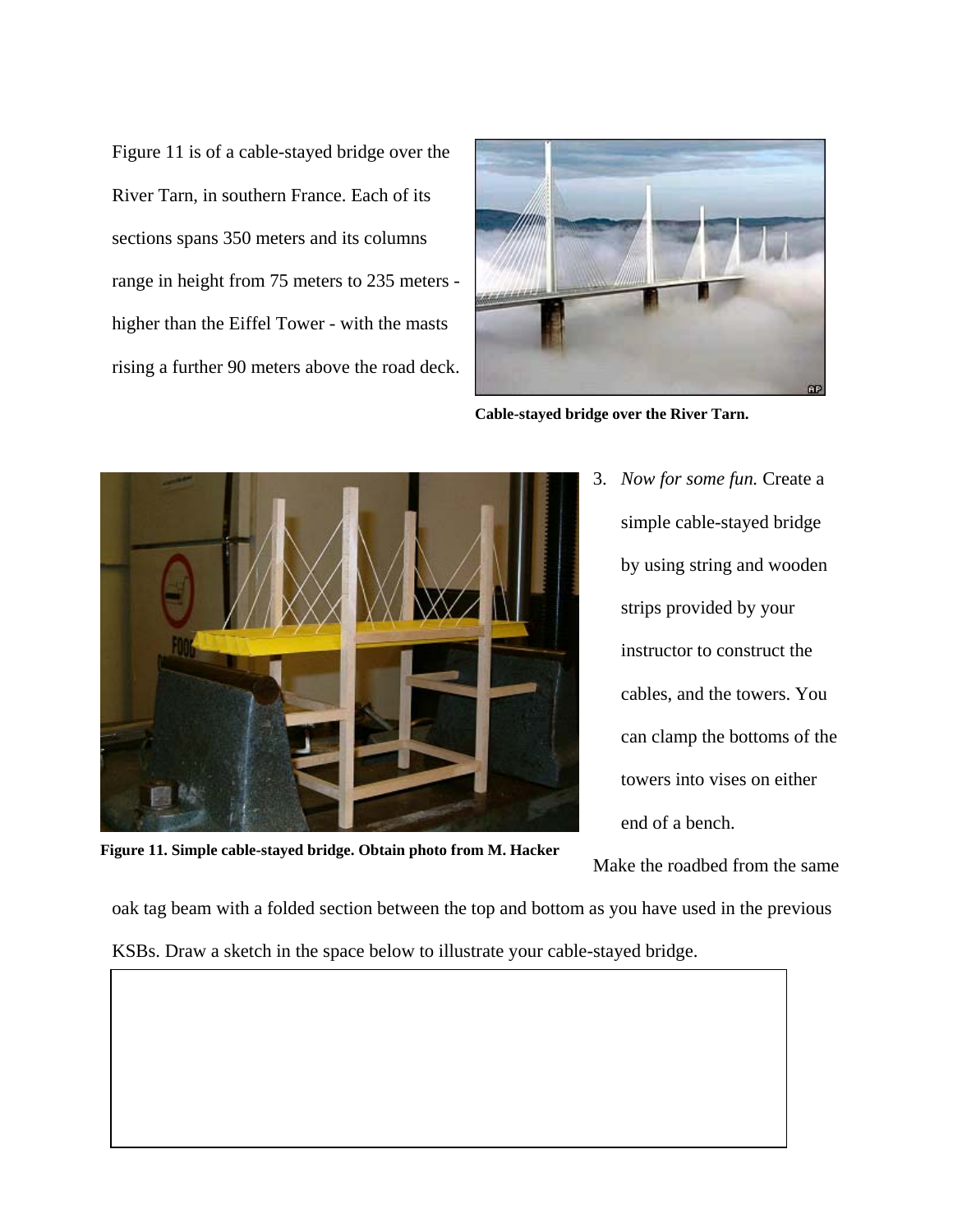4. Perform the same experiment as before to test the strength of the cable-stayed suspension bridge.

| <b>Weight (ounces or grams)</b> | <b>Deflection (bending) in inches</b> |
|---------------------------------|---------------------------------------|
|                                 |                                       |
|                                 |                                       |
|                                 |                                       |

5. Determine the cost of this bridge based on the materials table. The cost is \_\_\_\_\_\_\_\_\_\_\_\_\_\_\_.

6. Now determine the figure of merit for the cable-stayed bridge.

| <b>Cost of Materials</b> | <b>Maximum Weight</b> | <b>Figure of Merit (Cost/Weight)</b> |
|--------------------------|-----------------------|--------------------------------------|
|                          |                       |                                      |

7. What do you conclude from this investigation of this bridge?



\_\_\_\_\_\_\_\_\_\_\_\_\_\_\_\_\_\_\_\_\_\_\_\_\_\_\_\_\_\_\_\_\_\_\_\_\_\_\_\_\_\_\_\_\_\_\_\_\_\_\_\_\_\_\_\_\_\_\_\_\_\_\_\_\_\_\_\_\_\_\_\_

Knowledge and Skill Builder 5: Truss Bridges

1. A truss bridge uses the strength of a triangle for its support. Take three craft sticks and punch

holes in the ends. Join the craft sticks

together in a triangle using brass fasteners.

It should resemble the following

illustration. If a weight is hung as shown,

then two of the sticks are under

compression and the third in under tension.

Think about how the force of the weight is

pushing down sticks A and B and how stick

C, which joins them, is being pulled in

tension.



 **Simple Truss.**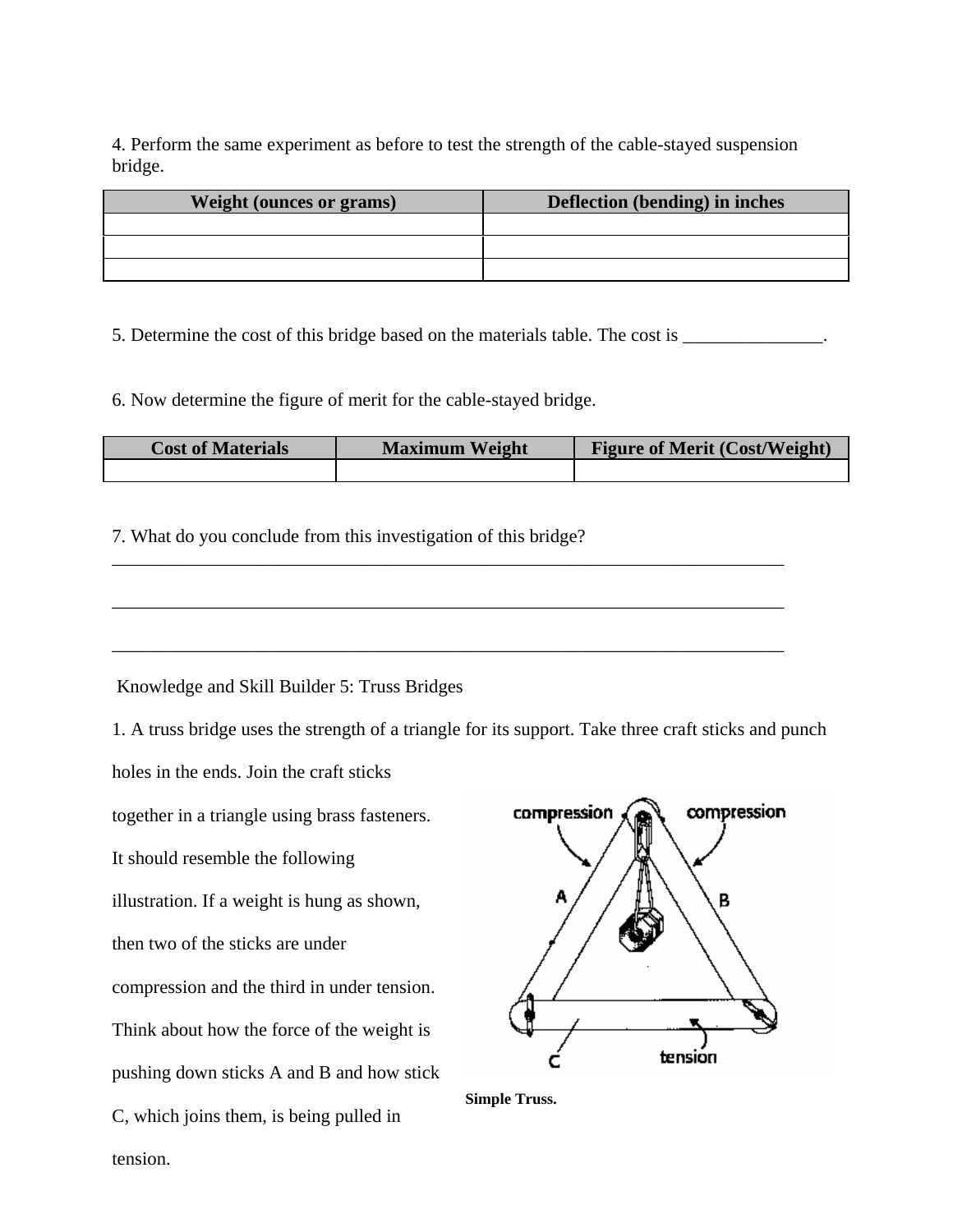2. Truss bridges are used for shorter spans than suspension bridges, normally between 100-1300 feet. The truss members are made of steel. Rivets or high strength bolts are used to fasten the members together. Use craft sticks to create several trusses of your own.



 **Schematic of truss bridge.** 

3. Now - here's a problem:

Suppose you want to make a truss bridge that spans a length of 120 feet and we want to use trusses that are made from equilateral triangles that are 20 feet on each side. How many triangles will be needed? The answer, of course, is six, since the base of each triangle is 20 feet and we need to span 120 feet (dividing 120 by  $20 = 6$ ). That was pretty easy.

However – how many **truss members** are needed for the truss? Look at the diagram above. Notice that the six apexes of the triangles are connected by five horizontal members. Therefore:

Six triangles each have three members so, the total  $= 18$  members

Six triangle apexes require five horizontal members  $= 5$  members

Total number of members  $= 23$  members (count them).

 Here's how you can use mathematics to determine the number of truss members needed for a truss built from any number of triangles.

You will see that for each triangle, an extra member is needed at the top. EXCEPT that for the last triangle, no extra member is needed. In the picture above, you will notice that we need 4 members for each triangle, but only three members for the last triangle. We need 4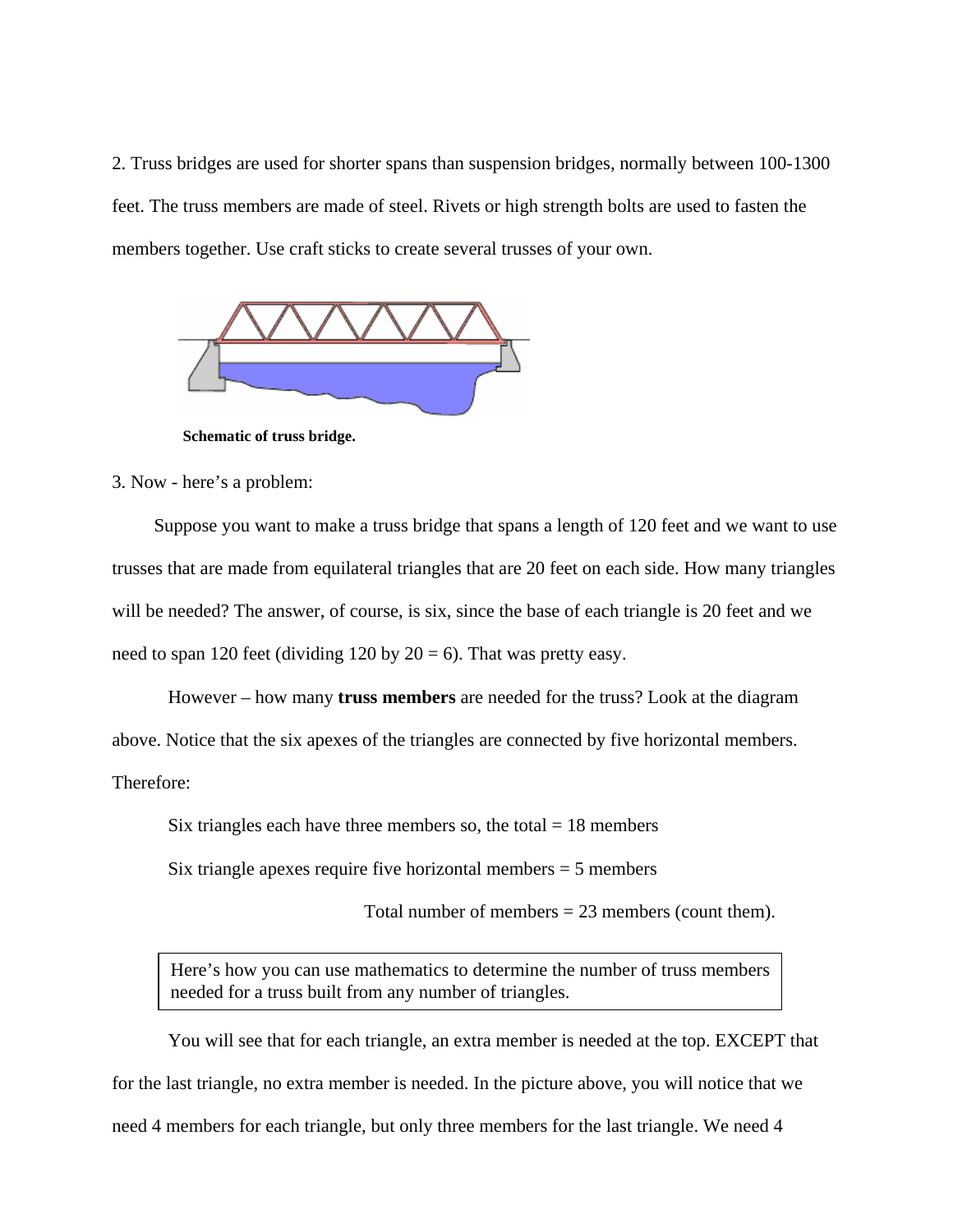members for each triangle (or 4 x 6) minus one for the last triangle where we need only three so:  $(4 \times 6) - 1 = 23$  members.

How about a truss where we wanted 10 triangles? How many members would there be? Following the same logic, we would need 4 members for each triangle except for the last triangle. We therefore, would need  $(4 \times 10) - 1 = 39$ .

Using the same pattern, fill in the following table:

| Number of | Number of      |
|-----------|----------------|
| Triangles | <b>Members</b> |
| 6         | 23             |
| 10        | 39             |
| 15        |                |
| 20        |                |
|           |                |

\_\_\_\_\_\_\_\_\_\_\_\_\_\_\_\_\_\_\_\_\_\_\_\_\_\_\_\_\_\_\_\_\_\_\_\_\_\_\_\_\_\_\_\_\_\_\_\_\_\_\_\_\_\_\_\_

4. Now, can you write a formula that will tell us the number of members for truss with a particular number of triangles?

## III. Generate Alternative Designs

Describe two of your possible solutions to the design challenge that you wrote on Page 1. Remember to consider the specifications and constraints. In your description of your possible solutions, indicate what you consider to be each solution's strengths and weaknesses. Include such considerations as material cost, results from experimentation, and ease of construction. Describe Solution 1:

Describe Solution 2: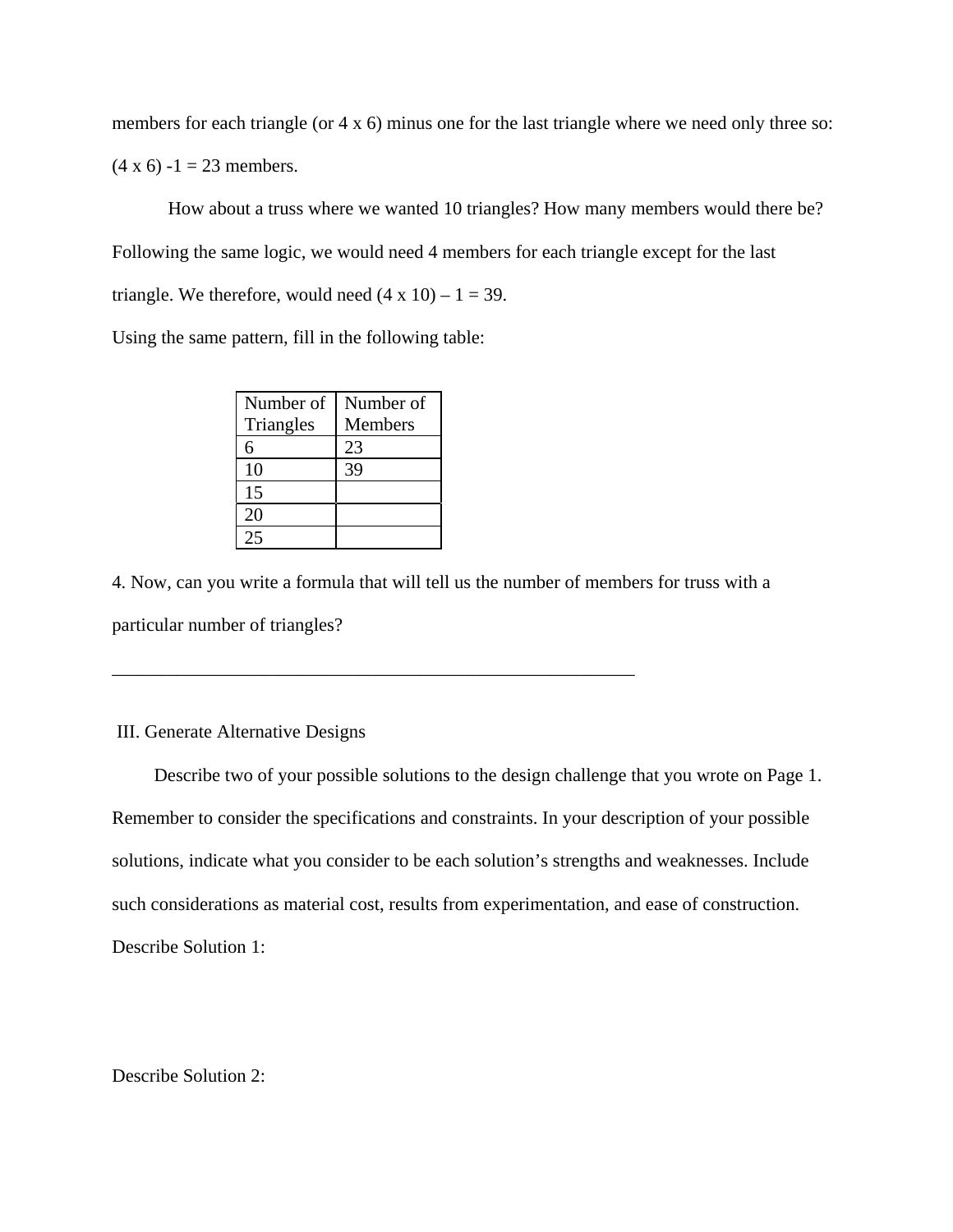IV. Choose and Justify the Optimal Solution

Choose your preferred solution. Explain how your solution meets the specifications and constraints.

\_\_\_\_\_\_\_\_\_\_\_\_\_\_\_\_\_\_\_\_\_\_\_\_\_\_\_\_\_\_\_\_\_\_\_\_\_\_\_\_\_\_\_\_\_\_\_\_\_\_\_\_\_\_\_\_\_\_\_\_\_\_\_\_\_\_\_\_\_\_\_\_

\_\_\_\_\_\_\_\_\_\_\_\_\_\_\_\_\_\_\_\_\_\_\_\_\_\_\_\_\_\_\_\_\_\_\_\_\_\_\_\_\_\_\_\_\_\_\_\_\_\_\_\_\_\_\_\_\_\_\_\_\_\_\_\_\_\_\_\_\_\_\_\_

\_\_\_\_\_\_\_\_\_\_\_\_\_\_\_\_\_\_\_\_\_\_\_\_\_\_\_\_\_\_\_\_\_\_\_\_\_\_\_\_\_\_\_\_\_\_\_\_\_\_\_\_\_\_\_\_\_\_\_\_\_\_\_\_\_\_\_\_\_\_\_\_

\_\_\_\_\_\_\_\_\_\_\_\_\_\_\_\_\_\_\_\_\_\_\_\_\_\_\_\_\_\_\_\_\_\_\_\_\_\_\_\_\_\_\_\_\_\_\_\_\_\_\_\_\_\_\_\_\_\_\_\_\_\_\_\_\_\_\_\_\_\_\_\_

\_\_\_\_\_\_\_\_\_\_\_\_\_\_\_\_\_\_\_\_\_\_\_\_\_\_\_\_\_\_\_\_\_\_\_\_\_\_\_\_\_\_\_\_\_\_\_\_\_\_\_\_\_\_\_\_\_\_\_\_\_\_\_\_\_\_\_\_\_\_\_\_  $\mathcal{L}_\mathcal{L} = \{ \mathcal{L}_\mathcal{L} = \{ \mathcal{L}_\mathcal{L} = \{ \mathcal{L}_\mathcal{L} = \{ \mathcal{L}_\mathcal{L} = \{ \mathcal{L}_\mathcal{L} = \{ \mathcal{L}_\mathcal{L} = \{ \mathcal{L}_\mathcal{L} = \{ \mathcal{L}_\mathcal{L} = \{ \mathcal{L}_\mathcal{L} = \{ \mathcal{L}_\mathcal{L} = \{ \mathcal{L}_\mathcal{L} = \{ \mathcal{L}_\mathcal{L} = \{ \mathcal{L}_\mathcal{L} = \{ \mathcal{L}_\mathcal{$ 

\_\_\_\_\_\_\_\_\_\_\_\_\_\_\_\_\_\_\_\_\_\_\_\_\_\_\_\_\_\_\_\_\_\_\_\_\_\_\_\_\_\_\_\_\_\_\_\_\_\_\_\_\_\_\_\_\_\_\_\_\_\_\_\_\_\_\_\_\_\_\_\_

Why is this better alternative?

What trade-offs, if any, did you make in selecting this alternative?

V. Develop a Prototype

Construct your bridge. Sketch your final design, or include a photo or technical drawing of your prototype.